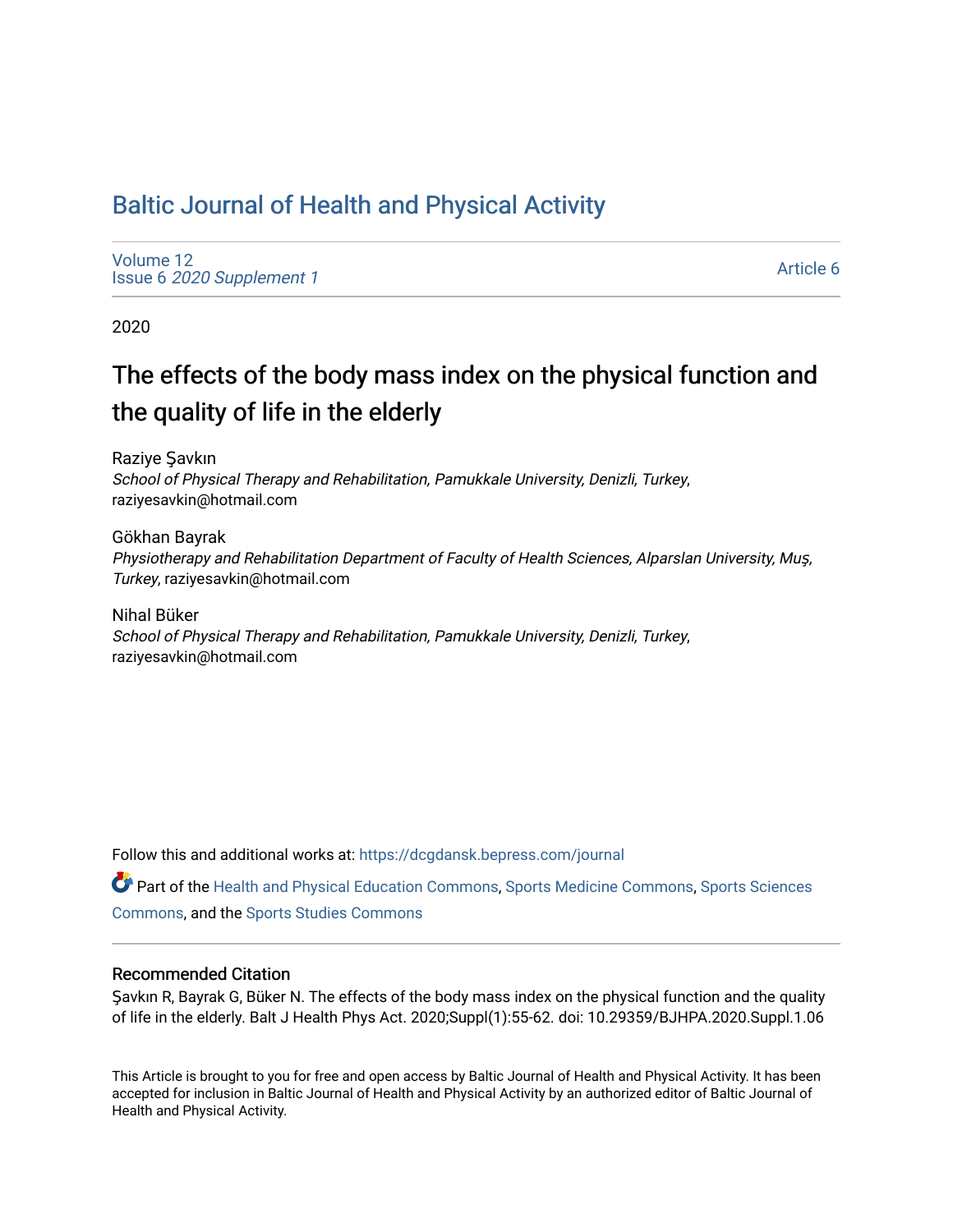# **The effects of the body mass index on the physical function and the quality of life in the elderly**

<sup>1</sup> School of Physical Therapy and Rehabilitation, Pamukkale University, Denizli, Turkey

2 Physiotherapy and Rehabilitation Department of Faculty of Health Sciences,

**Raziye Şavkın1 ABCDEF, Gökhan Bayrak2 ABCEF, Nihal Büker1 ABCDF**

Alparslan University, Muş, Turkey

#### **Authors' Contribution:**

**A** Study Design

**B** Data Collection

- **C** Statistical Analysis
- **D** Data Interpretation
- **E** Manuscript Preparation

**F** Literature Search

|  |  |  | <b>G</b> Funds Collection |
|--|--|--|---------------------------|
|--|--|--|---------------------------|

**article details abstract Background:** As in all age groups, the prevalence of overweight and obesity is gradually increasing in the elderly. The aim of this study is to examine the effect of the body mass index (BMI) on the physical function and the overall quality of life in the elderly. **Material and methods:** 265 community-dwelling older adults (131 women and 134 men) were included. BMI, grip strength (hand-held dynamometer), physical performance (Short Physical Performance Battery, SPPB) and overall quality of life (WHOQOL-BREF) were assessed.. **Results:** 265 older adults were divided into three groups: normal ( $n = 66$ ), overweight ( $n = 116$ ), obese ( $n = 83$ ). SPPS and WHOQOL-BREF psychological health scores of the normal group were statistically significantly higher than in the obese group ( $p \le 0.005$ ). The WHOQOL-BREF physical health score of the normal and the overweight groups was significantly higher than in the obese group (p≤0.005). Grip strength, SPPB and WHOQOL-BREF physical health scores of older men in all groups were better than in women (p≤0.005). **Conclusions:** BMI negatively affects the physical function, physical health and the psychological domain of the quality of life in the elderly. In order to avoid or limit the effects of disability secondary to obesity and promote healthy ageing, the elderly should be encouraged to increase their physical activity and maintain healthy weight. **Key words:** body mass index, older adult, physical functional performance, quality of life, disability.

|                             | Article statistics: Word count: 2,150; Tables: 3; Figures: 1; References: 28                                                                                                                                                                                                                                                                                                                                                                                                                                                                                                                                                                                                                                                                                                                                                                                  |
|-----------------------------|---------------------------------------------------------------------------------------------------------------------------------------------------------------------------------------------------------------------------------------------------------------------------------------------------------------------------------------------------------------------------------------------------------------------------------------------------------------------------------------------------------------------------------------------------------------------------------------------------------------------------------------------------------------------------------------------------------------------------------------------------------------------------------------------------------------------------------------------------------------|
|                             | Received: May 2020; Accepted: October 2020; Published: December 2020                                                                                                                                                                                                                                                                                                                                                                                                                                                                                                                                                                                                                                                                                                                                                                                          |
| <b>Full-text PDF:</b>       | http://www.balticsportscience.com                                                                                                                                                                                                                                                                                                                                                                                                                                                                                                                                                                                                                                                                                                                                                                                                                             |
|                             | <b>Copyright</b> © Gdansk University of Physical Education and Sport, Poland                                                                                                                                                                                                                                                                                                                                                                                                                                                                                                                                                                                                                                                                                                                                                                                  |
| Indexation:                 | Celdes, Clarivate Analytics Emerging Sources Citation Index (ESCI), CNKI Scholar (China National Knowledge<br>Infrastructure), CNPIEC, De Gruyter - IBR (International Bibliography of Reviews of Scholarly Literature in<br>the Humanities and Social Sciences), De Gruyter - IBZ (International Bibliography of Periodical Literature<br>in the Humanities and Social Sciences), DOAJ, EBSCO - Central & Eastern European Academic Source, EBSCO<br>- SPORTDiscus, EBSCO Discovery Service, Google Scholar, Index Copernicus, J-Gate, Naviga (Softweco, Primo<br>Central (ExLibris), ProQuest - Family Health, ProQuest - Health & Medical Complete, ProQuest - Illustrata: Health<br>Sciences, ProQuest - Nursing & Allied Health Source, Summon (Serials Solutions/ProQuest, TDOne (TDNet), Ulrich's<br>Periodicals Directory/ulrichsweb, WorldCat (OCLC) |
| <b>Funding:</b>             | This research received no specific grant from any funding agency in the public, commercial, or not-for-profit sectors.                                                                                                                                                                                                                                                                                                                                                                                                                                                                                                                                                                                                                                                                                                                                        |
|                             | <b>Conflict of interests:</b> Authors have declared that no competing interest exists.                                                                                                                                                                                                                                                                                                                                                                                                                                                                                                                                                                                                                                                                                                                                                                        |
| Corresponding author:       | Raziye Savkın, PT, PhD, School of Physical Therapy and Rehabilitation, 20070, Pamukkale University, Denizli,<br>Turkey.; e-mail: raziyesavkin@hotmail.com; ORCID ID: 0000-0002-1636-4082                                                                                                                                                                                                                                                                                                                                                                                                                                                                                                                                                                                                                                                                      |
| <b>Open Access License:</b> | This is an open access article distributed under the terms of the Creative Commons Attribution-Non-Commercial-No-<br>Derivatives 4.0 International (https://creativecommons.org/licenses/by-nc-nd/4.0/), which permits use, distribution<br>and reproduction in any medium, provided the original work is properly cited, the use is non-commercial and is<br>otherwise in compliance with the license.                                                                                                                                                                                                                                                                                                                                                                                                                                                       |
|                             |                                                                                                                                                                                                                                                                                                                                                                                                                                                                                                                                                                                                                                                                                                                                                                                                                                                               |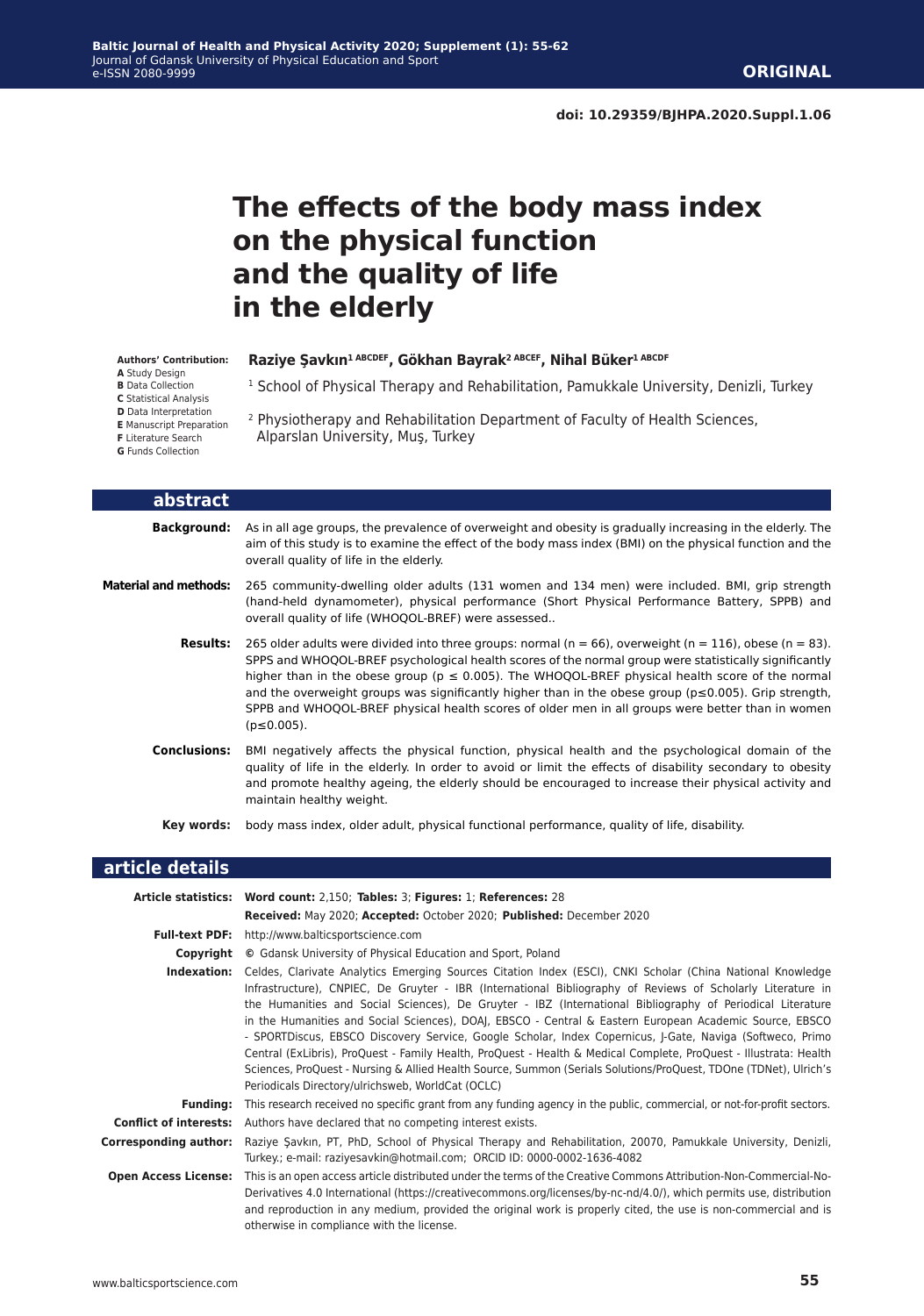## **introduction**

The population aged 65 years and older worldwide is increasing with developing health services, increasing health awareness and technological developments [1]. However, as in all age groups, the prevalence of overweight and obesity is gradually increasing in the elderly [2]. In a study investigating the prevalence of overweight and obesity of adults over 50 years old from 10 European countries, 60.3% of adults were overweight and 19.2% were obese [3]. Obesity is a significant changeable risk factor and contributor to increased morbidity and mortality due to cardiovascular diseases, diabetes, cancer and chronic diseases [4, 5].

Active life expectancy has increased in all individuals worldwide, especially in the obese and among females [6]. Although the increasing life expectancy is positive for humanity, low quality of life and presence of individual diseases or even the extent of comorbidities can negatively affect an individual's life. Maintaining a healthy weight is important for healthy aging [7]. The functionality of older adults is associated with many factors such as age, chronic diseases, medications, nutritional status, and body mass index (BMI). Elderly people with a BMI≥30 kg/m<sup>2</sup> are 60% more likely to experience functional decline than individuals with a normal weight [8]. Obese elders are at a higher risk for mobility and functional impairment due to obesity-related comorbid diseases [1, 9], and their quality of life is significantly affected by the decrease in physical functions and limited mobility [10]. In view of the above, the aim of this study is to examine the effect of BMI on the physical function and the overall quality of life in the elderly.

## **material and methods**

### **Study design and data source**

The elderly who applied to the outpatient orthopaedics clinic of the university hospital or who came to the hospital as a patient companion and agreed to participate in the study between the years of May 2019 and December 2019 were assessed. Totally, 450 patients were assessed for eligibility. 132 patients who did not meet the eligibility criteria were excluded from the study. Likewise, 53 elders were excluded because they did not want to continue evaluations ( $n = 17$ ), felt excessive fatigue during evaluation ( $n = 4$ ), or due to missing data  $(n = 32)$ . Finally, 265 elderly participated in the study.

#### **Participants**

Two hundred and sixty-five community-dwelling older adults (131 women and 134) men were enrolled in this study. The inclusion criteria were as follows: age ≥65, self-reported lack of difficulty walking for two blocks and climbing 10 steps and performing activities of daily living, ambulation independently or with an assistive device (crutches, canes etc.), a score of ≥25 from the Mini-Mental State Examination test. The exclusion criteria were as follows: nursing home residence, concurrent pathologies that affect the ability to perform physical activity or perform everyday tasks (e.g., stroke history, cancer, extremity amputation). The study was approved by the Clinical Research and Ethics Committee of the authors' affiliated institution. Informed consent was obtained from all patients.

#### **Measurements**

The patients' demographic data (age, gender, education, dominant upper extremity, marital status, etc.) were recorded. The dominant hand was determined by asking the preferred hand in daily activities such as writing, eating and handling heavy objects. Physical functions (grip strength, chair stand, gait speed, and balance tests) and the quality of life (patient-reported) were evaluated.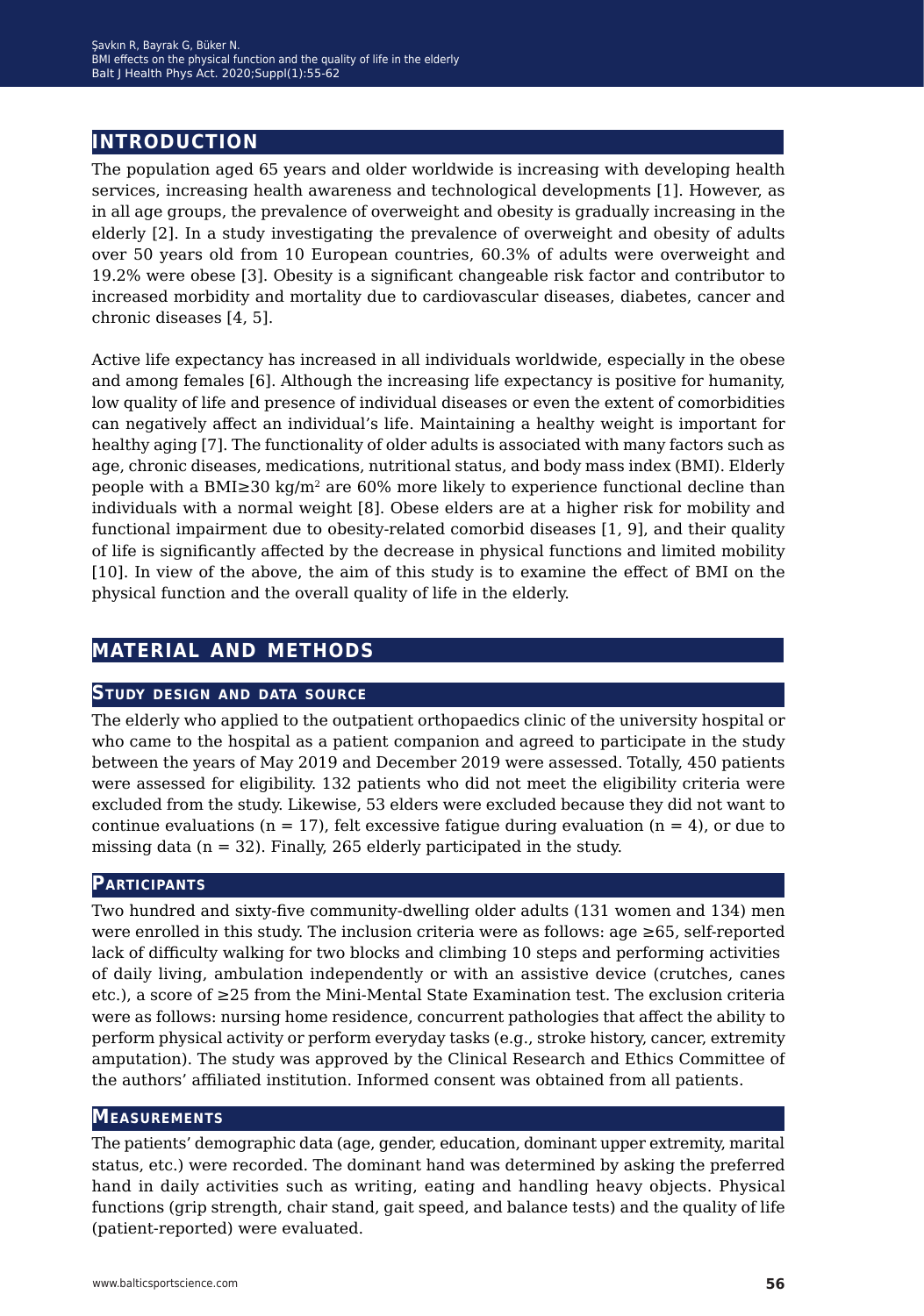BMI was calculated from height and weight  $(kg/m<sup>2</sup>)$ . BMI categorization was done according to the World Health Organization (WHO) standards: normal weight  $(18.5-24.99 \text{ kg/m}^2)$ , overweight (25–29.99 kg/m<sup>2</sup>) and obese ( $\geq$ 30 kg/m<sup>2</sup>) [11].

Grip strength was evaluated with a Jamar hand-held dynamometer. The measurement was performed when the person was sitting straight, with the upper arm in a neutral position and at 90° flexion of the elbow. The forearm was held in a neutral position and the wrist at a 0 to 30° extension. Measurements were performed bilaterally (dominant and nondominant). Three measurements were performed with one-min intervals and the mean of three measurements was calculated.

The Short Physical Performance Battery (SPPB) test is used as a predictive tool for possible disability, nursing home and hospital admission. It is a valid and objective tool for measuring the physical function in older persons, particularly muscle strength of lower extremities [12]. SPPB consists of three sets: a timed repeated chair sit-to-stand test, hierarchical assessment of standing balance, and eight-foot (2.44 m) walking speed at usual pace [13]. A SPPB score of less than 10 has been reported to predict all-cause mortality [12]. Compared to those who scored 10–12, those who scored 4–6 are 2.9–4.9 times more likely to have a mobility-related disability and 1.5-2.1 times higher than those who scored 7–9 [14]. SPPB score categories (0–3: very low physical function, 4–6: low physical function, 7–9: moderate physical function, 10–12: high physical function) according to the cut-points provided by Guralnik et al. in their original work [13].

The World Health Organization Quality of Life Instrument, Short Form (WHOQOL-BREF) is one of the most useful generic forms that provide a brief assessment of the quality of life. It comprises 2 items from the Overall Quality of Life and 4 major domains, which measure physical health (7 items), psychological health (6 item), social relationships (3 item), and environment domains (8 item). The range of the component scores is 0–100, with higher scores reflecting a more favourable health status [15].

#### **Statistical analysis**

The data was analysed using SPSS 24.0 (IBM Corp. Released 2016. IBM SPSS Statistics for Windows, Version 24.0. Armonk, NY: IBM Corp.) package program. Continuous variables are given as mean±standard deviation, median (minimum and maximum), and categorical variable values are presented as absolute numbers and percentages. Homogeneity of the variances among the groups was tested with Levene's test. All data were homogeneous (p≥0.05), and the Bonferroni method was used for multiple comparisons. Normality of data distribution was assessed by the Kolmogorov-Smirnov test. Spearman's Rank correlation coefficient was used to determine the relationships between the BMI and the physical function and the quality of life variables. The Mann-Whitney U test was used to compare the means by gender. Statistical significance was defined at the 5% ( $p \le 0.05$ ) level.

## **results**

According to WHO classification, 265 older adults were divided into three groups: normal, overweight and obese (Fig. 1). The normal group consisted of 66 elders (mean age 70.48 years; 22 women and 44 men); the overweight group consisted of 116 elders (mean age 70.98 years; 55 women and 61 men), and the obese group consisted of 83 elders (mean age 69.80 years; 54 women and 29 men). 29.4% of the elderly had very low and low physical function (normal: 18.2%, overweight: 31.1%, obese: 36.1%); 47.9% had moderate physical function (normal: 50%, overweight: 46.6%, obese: 48.2%), and 22.6% had high physical function (normal: 31.8%, overweight: 22.4%, obese: 15.7%) (Table 1).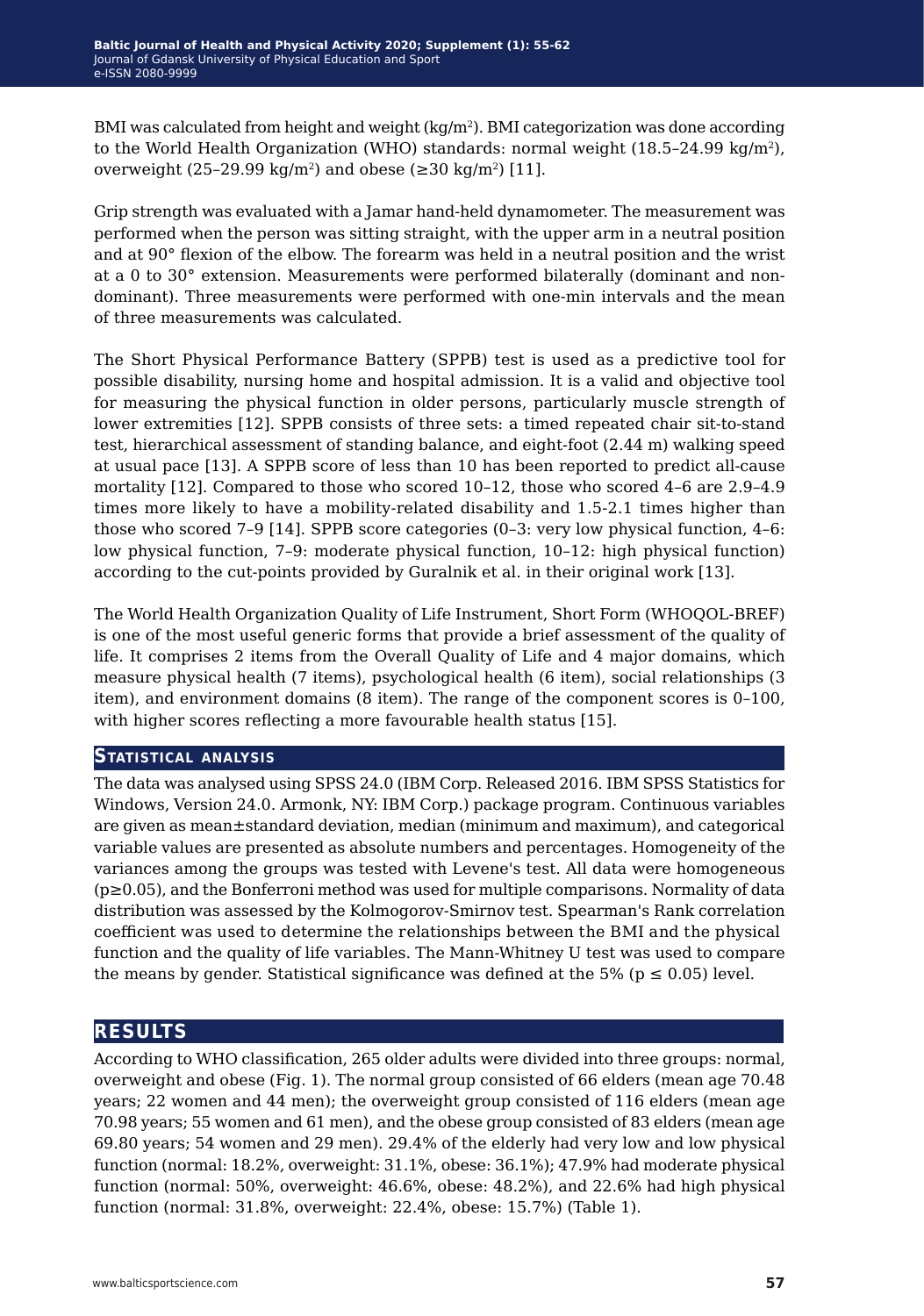The comparisons of grip strength, SPPB and WHOQOL-BREF scores of the groups are shown in Table 2. SPPS and WHOQOL-BREF physical health and psychological health sores of the normal group were statistically significantly higher than in the obese group  $(p \le 0.05)$ . The WHOQOL-BREF physical health score of the overweight group was significantly higher than in the obese group ( $p \le 0.05$ ). There was no statistically significant difference between the groups in dominant and non-dominant side grip strength and WHOQOL-BREF social relationships and environment scores ( $p < 0.05$ ).

The comparison of the physical function and the quality of life variables of the groups by gender are shown in Table 3. Grip strength, SPPB and WHOQOL-BREF physical health scores of the older men in all groups were better than those of women ( $p \le 0.05$ ). WHOQOL-BREF psychological health and environment scores of the older men in the normal and the overweight group were better than those of women ( $p \le 0.05$ ). The WHOQOL-BREF social relationships score of the older men in the overweight group was better than of the women ( $p \le 0.05$ ). In the obese group, WHOQOL-BREF psychological health, social relationships and environmental scores did not differ by gender ( $p < 0.05$ ).

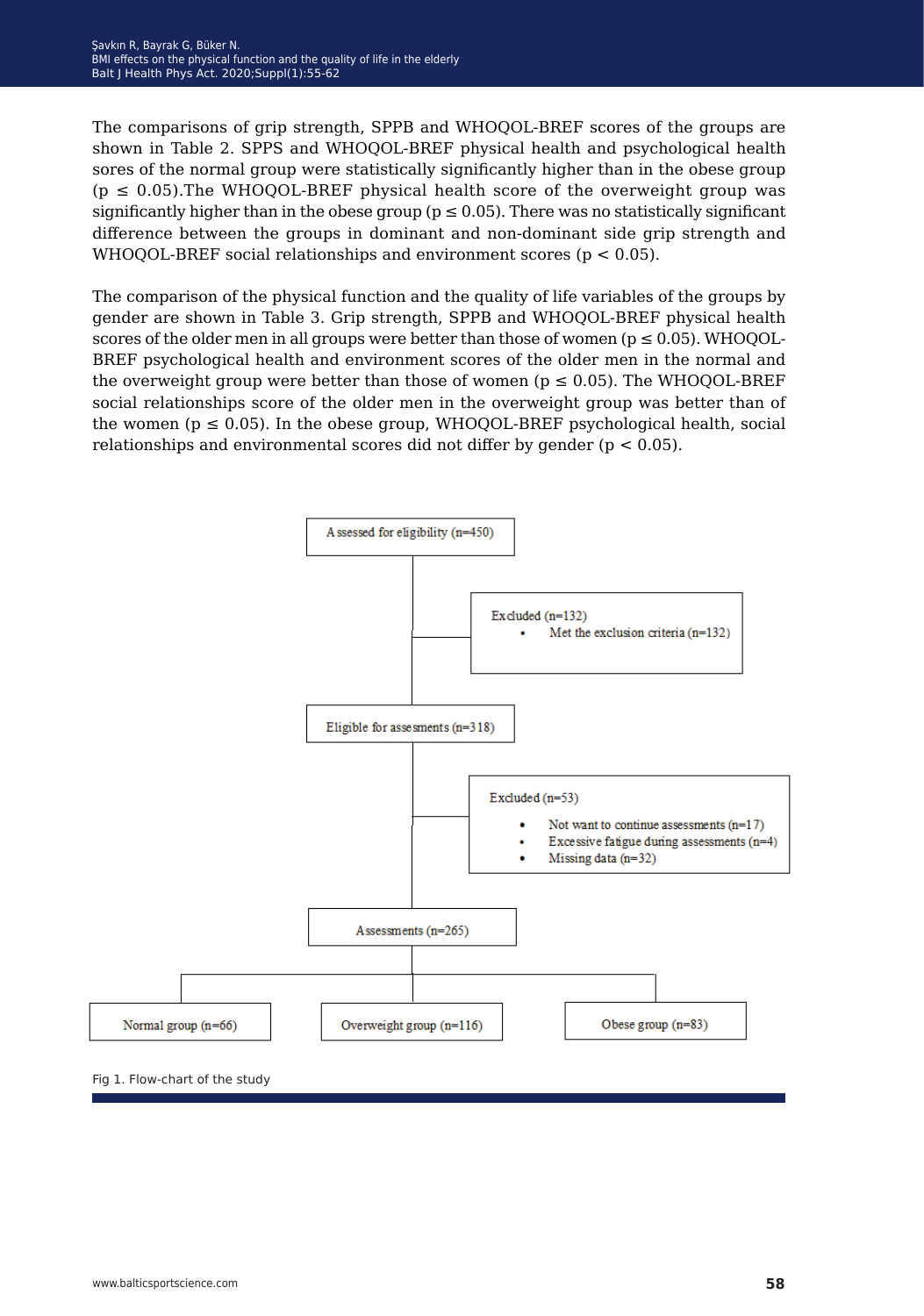|                            | Normal ( $n = 66$ ) |                          |                | Overweight ( $n = 116$ ) | Obese ( $n = 83$ ) |                          |  |
|----------------------------|---------------------|--------------------------|----------------|--------------------------|--------------------|--------------------------|--|
| Variables                  | Min-max             | Mean±SD                  | Mean±SD        | Mean±SD                  | Mean±SD            | Mean±SD                  |  |
| Age $(y)$                  | 65-87               | $70.48 \pm 5.48$         | 65-87          | 70.98±5.04               | 65-80              | 69.80±4.24               |  |
| $BMl$ (kg/m <sup>2</sup> ) | 18.80-24.97         | $22.81 \pm 1.72$         | 25.25-29.97    | 27.60±1.34               | 30.04-40.86        | 33.72±2.73               |  |
|                            | n                   | $\%$                     | n              | $\%$                     | n                  | $\%$                     |  |
| SPPB-summary scores        |                     |                          |                |                          |                    |                          |  |
| $0 - 3$                    | $\overline{2}$      | 3.0                      | 6              | 5.2                      | 10                 | 12.0                     |  |
| $4 - 6$                    | 10                  | 15.2                     | 30             | 25.9                     | 20                 | 24.1                     |  |
| $7-9$                      | 33                  | 50.0                     | 54             | 46.6                     | 40                 | 48.2                     |  |
| $10-12$<br>21              |                     | 31.8                     | 26             | 22.4                     | 13                 | 15.7                     |  |
| Dominant extremity         |                     |                          |                |                          |                    |                          |  |
| Right                      | 54                  | 81.8                     | 93             | 80.2                     | 74                 | 89.2                     |  |
| Left                       | 12                  | 18.2                     | 23             | 19.8                     | 9                  | 10.8                     |  |
| Gender                     |                     |                          |                |                          |                    |                          |  |
| Female                     | 22                  | 33.3                     | 55             | 47.4                     | 54                 | 65.1                     |  |
| Male                       | 44                  | 66.7                     | 61             | 52.6                     | 29                 | 34.9                     |  |
| Education                  |                     |                          |                |                          |                    |                          |  |
| Illiterate                 | 8                   | 12.1                     | 22             | 19.0                     | 18                 | 21.7                     |  |
| Elementary education       | 28                  | 42.4                     | 68             | 58.6                     | 47                 | 56.6                     |  |
| Secondary education        | 9                   | 13.6                     | 9              | 7.8                      | 10                 | 12.0                     |  |
| High school                | 12                  | 18.2                     | 5              | 4.3                      | $\overline{4}$     | 4.8                      |  |
| Associate degree           | 3                   | 4.5                      | 3              | 2.6                      | $\mathbf{1}$       | 1.2                      |  |
| Bachelor degree            | 6                   | 9.1                      | $\overline{7}$ | 6.0                      | 3                  | 3.6                      |  |
| Master's degree            |                     | $\overline{\phantom{a}}$ | $\overline{2}$ | 1.7                      |                    | $\overline{\phantom{a}}$ |  |
| Marital status             |                     |                          |                |                          |                    |                          |  |
| Single                     | $\overline{2}$      | 3.0                      |                | $\overline{\phantom{a}}$ |                    |                          |  |
| Married                    | 50                  | 75.8                     | 94             | 81                       | 59                 | 71.1                     |  |
| Widow                      | 14                  | 21.2                     | 22             | 19                       | 24                 | 28.9                     |  |

### Table 1. Descriptive characteristics of participants

Table 2. Comparisons of grip strength, SPPB and WHOQOL-BREF scores of the groups

| Variables              | Normal<br>$(n=66)$ | Overweight<br>$(n=116)$ | Obese<br>$(n=83)$           | р                    |
|------------------------|--------------------|-------------------------|-----------------------------|----------------------|
|                        | Mean $\pm$ SD      | Mean $\pm$ SD           | Mean $\pm$ SD               |                      |
| Grip strength          |                    |                         |                             |                      |
| Dominant extremity     | $29.40 \pm 13.28$  | $29.97 \pm 16.65$       | $25.58 \pm 13.3$            | 0.104                |
| Non-dominant extremity | $26.15 \pm 12.86$  | $26.57 \pm 15.98$       | $22.91 \pm 13.06$           | 0.182                |
| <b>SPPB</b>            | $8.54 \pm 1.94$    | $7.76 \pm 2.22$         | $7.12 \pm 2.63$             | $0.001$ <sup>a</sup> |
| WHOQOL-BREF            |                    |                         |                             |                      |
| Physical health        | $66.40 \pm 18.16$  | $65.02 \pm 15.60$       | 58.48±17.84                 | 0.007a,b             |
| Psychological health   | $67.88 \pm 14.27$  | $63.83 \pm 15.69$       | $61.29 \pm 15.60$           | $0.034$ <sup>a</sup> |
| Social relationships   | $65.97 \pm 16.00$  | $63.50 \pm 17.59$       | $59.89 \pm 17.49$           | 0.093                |
| Environment            | $64.83 \pm 13.47$  | $63.82 \pm 15.26$       | $61.75 \pm 14.64$           | 0.414                |
| $\sim$                 |                    |                         | $\sim$ $\sim$ $\sim$ $\sim$ |                      |

SPPB: Short Physical Performance Battery, WHOQOL-BREF: World Health Organization Quality of Life Instrument Short Form. <sup>a</sup>: normal vs. obese, b: overweight vs. obese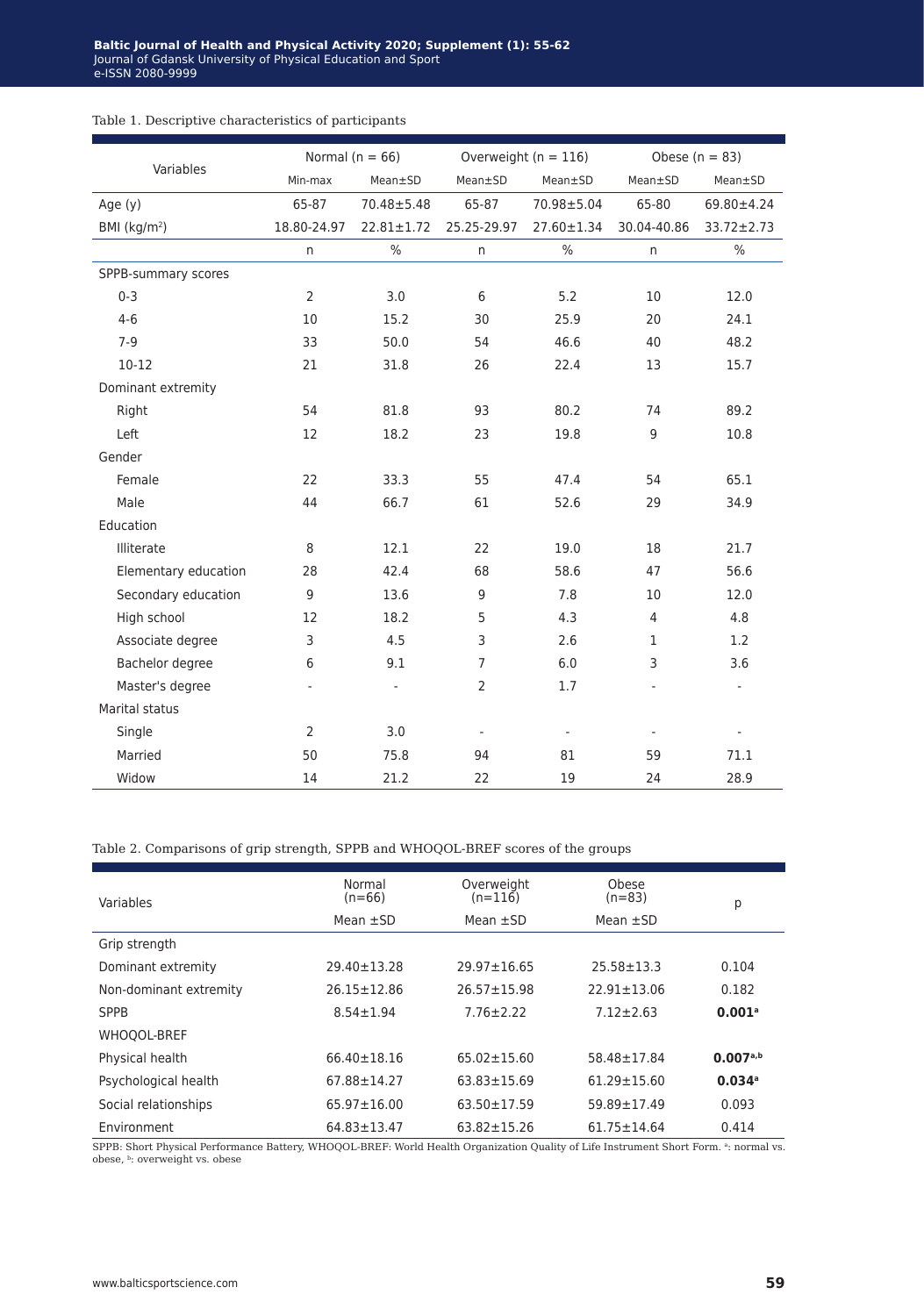|                           | Normal            |                   | Overweight |                   |                   | Obese |                   |                   |       |
|---------------------------|-------------------|-------------------|------------|-------------------|-------------------|-------|-------------------|-------------------|-------|
| Variables                 | Women<br>$(n=22)$ | Men<br>$(n=44)$   | р          | Women<br>$(n=55)$ | Men<br>$(n=61)$   | р     | Women<br>$(n=54)$ | Men<br>$(n=29)$   | p     |
|                           | Mean±SD           | Mean±SD           |            | Mean±SD           | Mean±SD           |       | Mean±SD           | Mean±SD           |       |
| Grip strength             |                   |                   |            |                   |                   |       |                   |                   |       |
| Dominant<br>extremity     | $23.99 \pm 8.18$  | 32.10±14.55       | 0.005      | $21.42 \pm 9.73$  | 37.68±17.85       | 0.000 | $20.90 \pm 11.06$ | $34.31 \pm 13.13$ | 0.000 |
| Non-dominant<br>extremity | 20.96±6.84        | 28.74±14.37       | 0.004      | $18.34 \pm 8.99$  | 33.99±17.28       | 0.000 | $18.49 \pm 10.29$ | $31.15 \pm 13.81$ | 0.000 |
| <b>SPPB</b>               | $7.57 \pm 1.80$   | $9.00 \pm 1.84$   | 0.005      | $7.22 \pm 2.20$   | $8.24 \pm 2.15$   | 0.012 | $6.59 \pm 2.78$   | $8.10 \pm 2.04$   | 0.006 |
| WHOQOL-BREF               |                   |                   |            |                   |                   |       |                   |                   |       |
| Physical health           | 58.44±17.13       | 70.37±17.51       | 0.011      | $60.00 \pm 17.22$ | $69.55 \pm 12.47$ | 0.001 | $54.83 \pm 17.44$ | $65.27 \pm 16.80$ | 0.010 |
| Psychological<br>health   | $58.33 \pm 8.23$  | $72.65 \pm 14.31$ | 0.000      | $58.94 \pm 16.96$ | $68.24 \pm 13.09$ | 0.001 | $60.42 \pm 16.56$ | $62.93 \pm 13.74$ | 0.463 |
| Social<br>relationships   | $63.26 \pm 13.95$ | $67.33 \pm 16.93$ | 0.304      | $59.62 \pm 20.20$ | $67.01 \pm 14.11$ | 0.026 | $61.11 \pm 18.81$ | $57.61 \pm 14.78$ | 0.355 |
| Environment               | $56.56 \pm 10.96$ | 69.06±12.74       | 0.000      | 59.80±17.08       | $67.44 \pm 12.47$ | 0.008 | $62.19 \pm 13.85$ | $60.92 \pm 16.23$ | 0.722 |

#### Table 3. Comparison of the physical function and the quality of life variables of the groups by gender

SPPB: Short Physical Performance Battery, WHOQOL-BREF: World Health Organization Quality of Life Instrument Short Form

## **discussion**

The physical function, the quality of life physical and psychological health domains of obese elderly compared to normal elderly were poor. Furthermore, the quality of life physical health domain of overweight elders was better than of the obese ones. Grip strength, social relationships and environment domains of the quality of life were not affected by BMI. In all groups, grip strength, SPPB and the quality of life physical health domain of the older men were better than women. In the normal and overweight group, there was a gender difference in the quality of life psychological health, social relations and environmental domains, while the difference in the obese group disappeared.

Some researchers reported that the optimal BMI range for the elderly should be 25–29.9  $kg/m^2$  [16], with an increased risk of mortality in the elderly with a BMI <23 [16] or BMI <25 [17, 18]. However, in many studies up to now [19, 20], it has been reported that the WHO references are valid for "the elderly", so in our study, we used WHO standards in the BMI category.

Although the level of functional decline in the elderly varies, loss of muscle mass is a common finding in the elderly population [21]. Obesity can directly affect physical functions by a negative impact on the lower limb muscle structure and function [22]. Previous studies reported that high BMI is associated with poor functional outcomes in the elderly living in the community [7, 9, 22*−*24]. In our study, although there was a decrease in the physical function of overweight elderly compared to the normal group, no statistically significant difference was found. However, the physical function of obese elderly was significantly poor compared to the normal group. In addition, according to the SPPB classification, the 18.2% of the normal group had very low and low physical functions while this rate increased to 31.1% in overweight and almost doubled in obese elders (36.1%). Conversely, 31.8% of the normal group showed a high physical function, while this rate dramatically decreased in the overweight (22.4%) and the obese (15.7%). An increased BMI is associated with lower physical functionality in all age and gender groups [25]. Unsurprisingly, as supported by our study results, the decline in physical functions caused by obesity and obesity-related disabilities is an important issue that needs to be addressed as it may interfere with the independence and activities of daily life.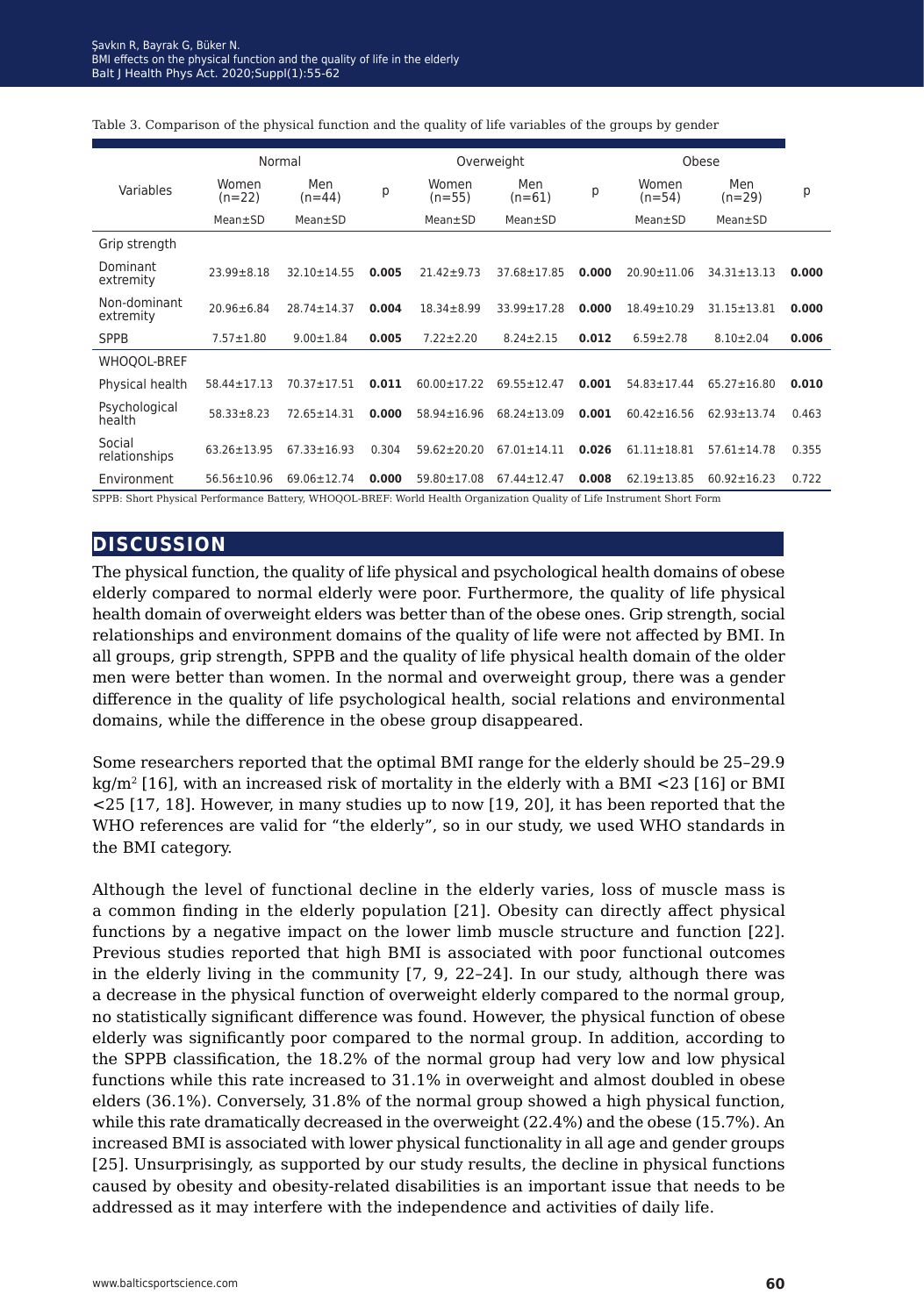Overweight and obesity is associated with poor health-related quality of life in the elderly [7, 10, 26], but satisfaction with life is not related to BMI [10]. We evaluated the overall quality of life rather than the health-related quality of life. As a result, the quality of life physical health domain of the obese elderly was poorer than among the normal and overweight elderly. Furthermore, the quality of life psychological health domain of the obese elders was worse than among the normal ones. Although BMI affects the quality of life physical and psychological health, it is not effective on the social relationships and satisfaction with the environmental conditions. We think that this situation reflects positive cultural and religious attitudes toward aging.

Obesity is associated with increased disability and a poorer health status, but disability and self-rated health varies considerably by age and gender [27]. We observed a better physical function among men than among women in all groups, consistent with previous studies [25, 28]. In terms of the quality of life, except for social relationships domain of the normal group, the normal and overweight group showed gender differences in favour of men in all domains. However, there was no gender difference in the obese group, except for the physical health domain score. The fact that the physical health domain of the men in all groups is higher than of the women may be due to their higher physical functions. Regular physical activity is a key component to maintaining muscle strength and preventing further injury. The elderly can be encouraged to do at least 30 minutes of moderate physical activity on most, if not every day of the week, to improve their physical function and overall quality of life.

The limitations of our study include the small number of participants and the different number of participants in the groups, not questioning the nutritional status of the elderly, and the absence of comorbidity questioning. The strengths of our study are that physical activity levels were verified with a valid and objective tool to measure physical function, especially lower extremity muscle strength, in elderly people, and that there was no difference in the average age between the groups.

## **conclusion**

The significantly increased life expectancy is one of humanity's greatest achievements, and the goal is not only to prolong life but also to improve it. As a result, although it differs by sex, increased BMI may negatively affect the physical function, physical health and psychological health in older adults. In order to avoid or limit the effects of disability secondary to obesity and promote healthy ageing, older people should be encouraged to increase their physical activity and maintain healthy weight.

## **references**

- [1] Jensen GL, Hsiao PY. Obesity in older adults: relationship to functional limitation. Curr Opin Clin Nutr Metab Care 2010;13(1):46-51.<https://doi.org/10.1097/MCO.0b013e32833309cf>
- [2] Vincent HK, Vincent KR, Lamb KM. Obesity and mobility disability in the older adult. Obes Rev 2010;11(8):568-579. <https://doi.org/10.1111/j.1467-789X.2009.00703.x>
- [3] Peralta M, Ramos M, Lipert A, Martins J, Marques A. Prevalence and trends of overweight and obesity in older adults from 10 European countries from 2005 to 2013. Scand J Public Health 2018;46(5):522-529. [https://doi.](https://doi.org/10.1177/1403494818764810 ) [org/10.1177/1403494818764810](https://doi.org/10.1177/1403494818764810 )
- [4] Ahima RS, Lazar MA. The health risk of obesity—better metrics imperative. Science 2013;341(6148):856-858. [https://](https://doi.org/ 10.1126/science.1241244 ) [doi.org/ 10.1126/science.1241244](https://doi.org/ 10.1126/science.1241244 )
- [5] Park S, Lee S, Hwang J, Kwon JW. The impact of weight misperception on health-related quality of life in Korean adults (KNHANES 2007–2014): a community-based cross-sectional study. BMJ Open 2017;7(6). [https://doi.org/10.1136/](https://doi.org/10.1136/ bmjopen-2017-016098 )  [bmjopen-2017-016098](https://doi.org/10.1136/ bmjopen-2017-016098 )
- [6] Zhang YS, Saito Y, Crimmins EM. Changing impact of obesity on active life expectancy of older Americans. J Gerontol A Biol Sci Med Sci 2019;74(12):1944-1951.<https://doi.org/10.1093/gerona/glz133>